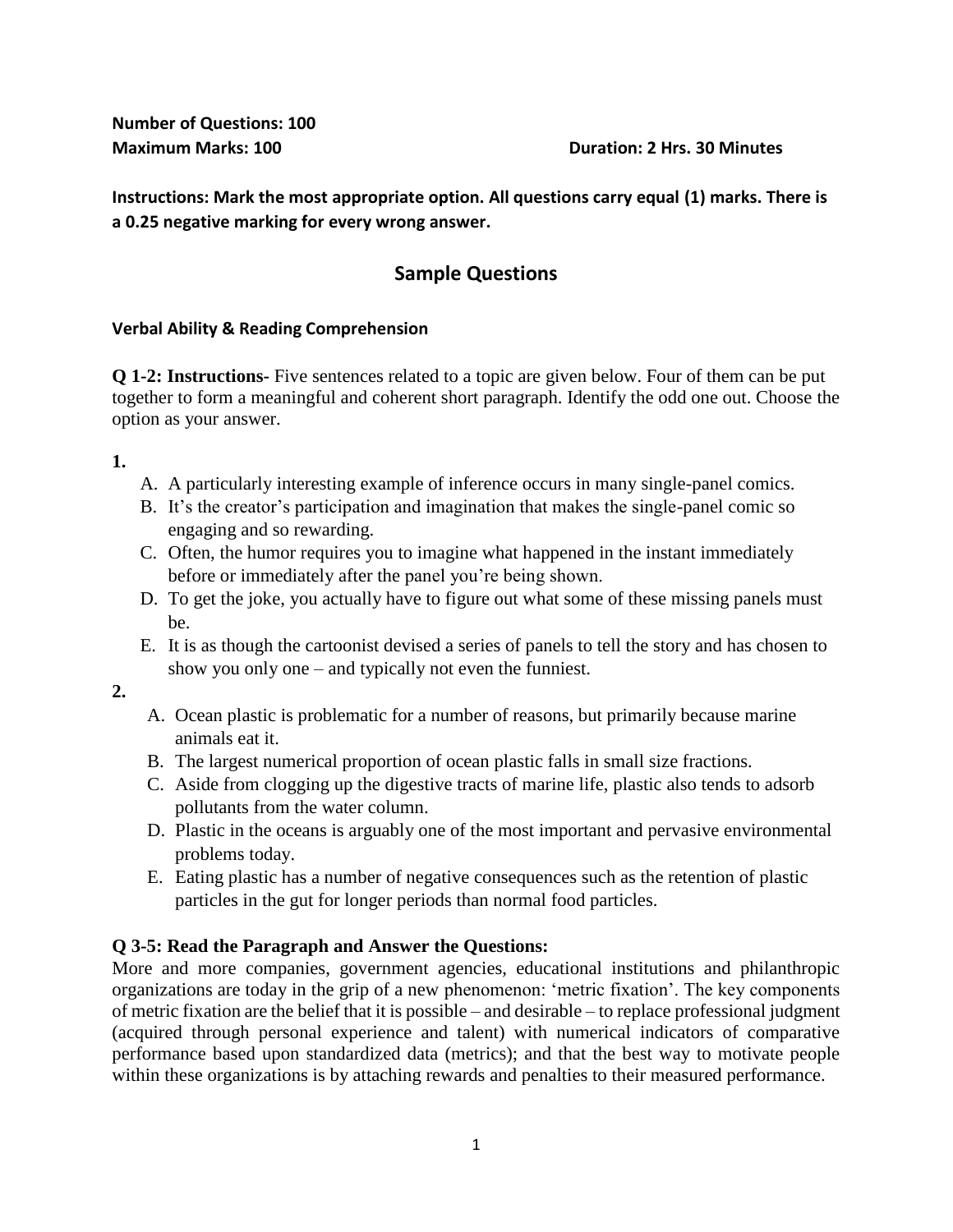The rewards can be monetary, in the form of pay for performance, say, or reputational, in the form of college rankings, hospital ratings, surgical report cards and so on. But the most dramatic negative effect of metric fixation is its propensity to incentivize gaming: that is, encouraging professionals to maximize the metrics in ways that are at odds with the larger purpose of the organization. If the rate of major crimes in a district becomes the metric according to which police officers are promoted, then some officers will respond by simply not recording crimes or downgrading them from major offences to misdemeanors. Or take the case of surgeons. When the metrics of success and failure are made public – affecting their reputation and income – some surgeons will improve their metric scores by refusing to operate on patients with more complex problems, whose surgical outcomes are more likely to be negative. Who suffers? The patients who don't get operated upon.

When reward is tied to measured performance, metric fixation invites just this sort of gaming. But metric fixation also leads to a variety of more subtle unintended negative consequences. These include goal displacement, which comes in many varieties: when performance is judged by a few measures, and the stakes are high (keeping one's job, getting a pay rise or raising the stock price at the time that stock options are vested), people focus on satisfying those measures – often at the expense of other, more important organizational goals that are not measured. The best-known example is 'teaching to the test', a widespread phenomenon that has distorted primary and secondary education in the United States since the adoption of the No Child Left Behind Act of 2001.

Short-termism is another negative. Measured performance encourages what the US sociologist Robert K Merton in 1936 called 'the imperious immediacy of interests where the actor's paramount concern with the foreseen immediate consequences excludes consideration of further or other consequences. In short, advancing short-term goals at the expense of long-range considerations. This problem is endemic to publicly traded corporations that sacrifice long-term research and development, and the development of their staff, to the perceived imperatives of the quarterly report.

- **3.** Of the following, which would have added the least depth to the author's argument?
	- A.An analysis of the reasons why metrics fixation is becoming popular despite its drawbacks.
	- B.A comparative case study of metrics- and non-metrics-based evaluation, and its impact on the main goals of an organization.
	- C.More real-life illustrations of the consequences of employees and professionals gaming metrics-based performance measurement systems.
	- D.Assessment of the pros and cons of a professional judgment-based evaluation system.

**4.** Which of the following is NOT a consequence of the 'metric fixation' phenomenon mentioned

in the passage?

- A.Short-term orientation induced by frequent measurement of performance.
- B.Finding a way to show better results without actually improving performance.
- C.Improving cooperation among employees leading to increased organizational effectiveness in the long run.
- D.Deviating from organizationally important objectives to measurable yet less important objectives.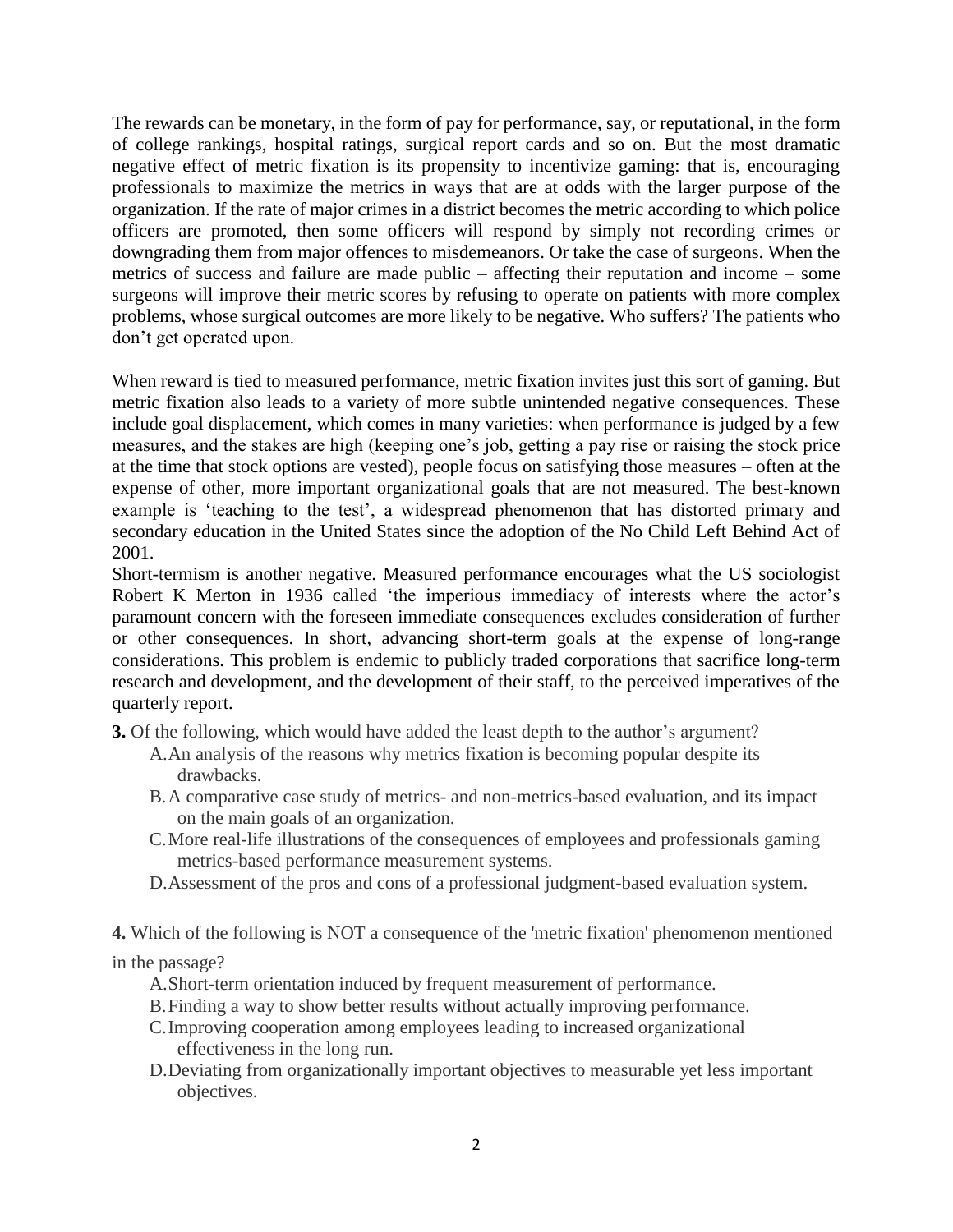**5.** What main point does the author want to convey through the examples of the police officer

and the surgeon?

- A.Some professionals are likely to be significantly influenced by the design of performance measurement systems.
- B.Metrics-linked rewards may encourage unethical behaviour among some professionals.
- C.The actions of police officers and surgeons have a significantly impact on society.
- D. Critical public roles should not be evaluated on metrics-based performance measures

## **Quantitative Aptitude**

**1**. A basket of 2 apples, 4 oranges and 6 mangoes cost the same as a basket of 1 apple, 4 oranges and 8 mangoes, or a basket of 8 oranges and 7 mangoes. Then the number of mangoes in a basket of mangoes that has the same cost as the other baskets is

- A. 12
- B. 13
- C. 11
- D. 10

**2.** Two trains cross each other in 14 seconds when running in opposite directions along parallel tracks. The faster train is 160 m long and crosses a lamp post in 12 seconds. If the speed of the other train is 6 km/hr less than the faster one, its length, in m, is

- A. 184
- B. 180
- C. 190
- D. 192

**3**. If Suresh borrows Rs. 36000 from Mahesh at rate of interest 6% S.I, at the end of four years how much interest Suresh has to pay along with principal amount? Rs. 12560 Rs. 12960 Rs. 13500 Rs. 14500

- A. INR 12560
- B. INR 12960
- C. INR 13500
- D. INR 14500

**4**. What is the area of a triangle with base 5 meters and height 10 meters?

- A. 20 square meters
- B. 35 square meters
- C. 25 square meters
- D. 40 square meters

## **Data interpretation and Logical Reasoning**

**Q 1-3: Instructions-** The Humanities department of a college is planning to organize eight seminars, one for each of the eight doctoral students - A, B, C, D, E, F, G and H. Four of them are from Economics, three from Sociology, and one from the Anthropology department. Each student is guided by one among P, Q, R, S, and T. Two students are guided by each of P, R and T, while one student is guided by each of Q and S. Each student is guided by a guide belonging to their department.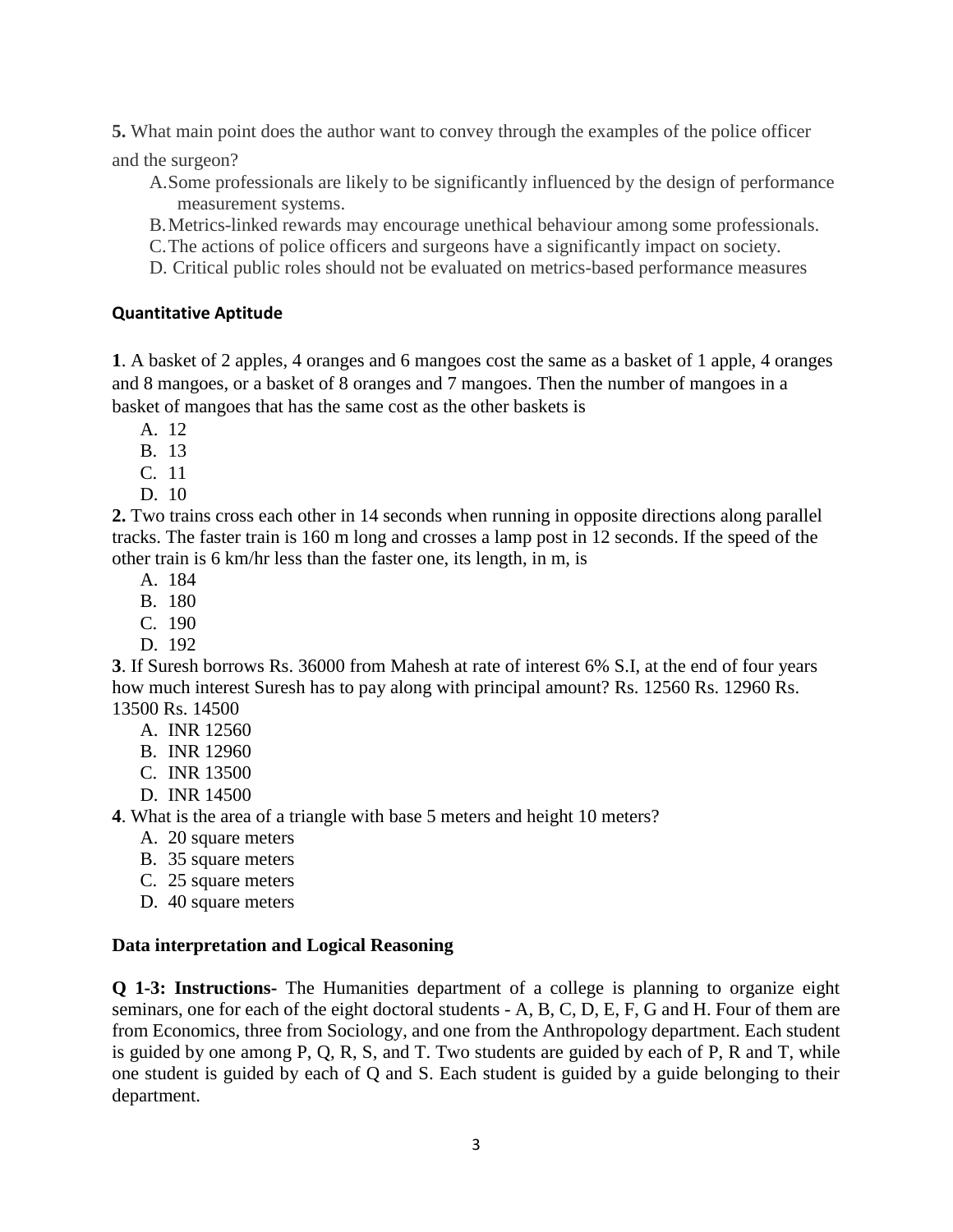Each seminar is to be scheduled in one of four consecutive 30-minute slots starting at 9:00 am, 9:30 am, 10:00 am, and 10:30 am on the same day. More than one seminar can be scheduled in a slot, provided the guide is free. Only three rooms are available and hence at the most three seminars can be scheduled in a slot. Students who are guided by the same guide must be scheduled in consecutive slots.

The following additional facts are also known.

- 1. Seminars by students from Economics are scheduled in each of the four slots.
- 2. A's is the only seminar that is scheduled at 10:00 am. A is guided by R.
- 3. F is an Anthropology student whose seminar is scheduled at 10:30 am.

4. The seminar of a Sociology student is scheduled at 9:00 am.

5. B and G are both Sociology students, whose seminars are scheduled in the same slot. The seminar of an Economics student, who is guided by T, is also scheduled in the same slot.

6. P, who is guiding both B and C, has students scheduled in the first two slots.

7. A and G are scheduled in two consecutive slots.

**1.** Which one of the following statements is true?

A.Only one seminar is scheduled in the second slot.

B.Three seminars are scheduled in the last slot.

C.Three seminars are scheduled in the first slot.

D.Two seminars are scheduled in the first slot.

**2.** Who all are NOT guiding any Economics students?

- A. P, R and S
- B. P, Q and R
- C. P, Q and S
- D. Q, R and S

**3.** Which of the following statements is necessarily true?

- A.Q is guiding G.
- B.H is an Economics student.
- C.B is scheduled in the first slot.
- D.S is guiding F

#### **Teaching and Research Aptitutde**

**1.** Which type of sampling is appropriate when the population consists of well-defined groups such that the elements within each group are homogeneous and between each group they are heterogeneous?

- A. Cluster Sampling
- B. Simple Random Sampling
- C. Stratified Sampling
- D. Judgement Sampling

**2.** Which of the following is not a type of internet connection?

- A. ISDN
- B. Dial-up
- C. Leased-Line
- D. ISP